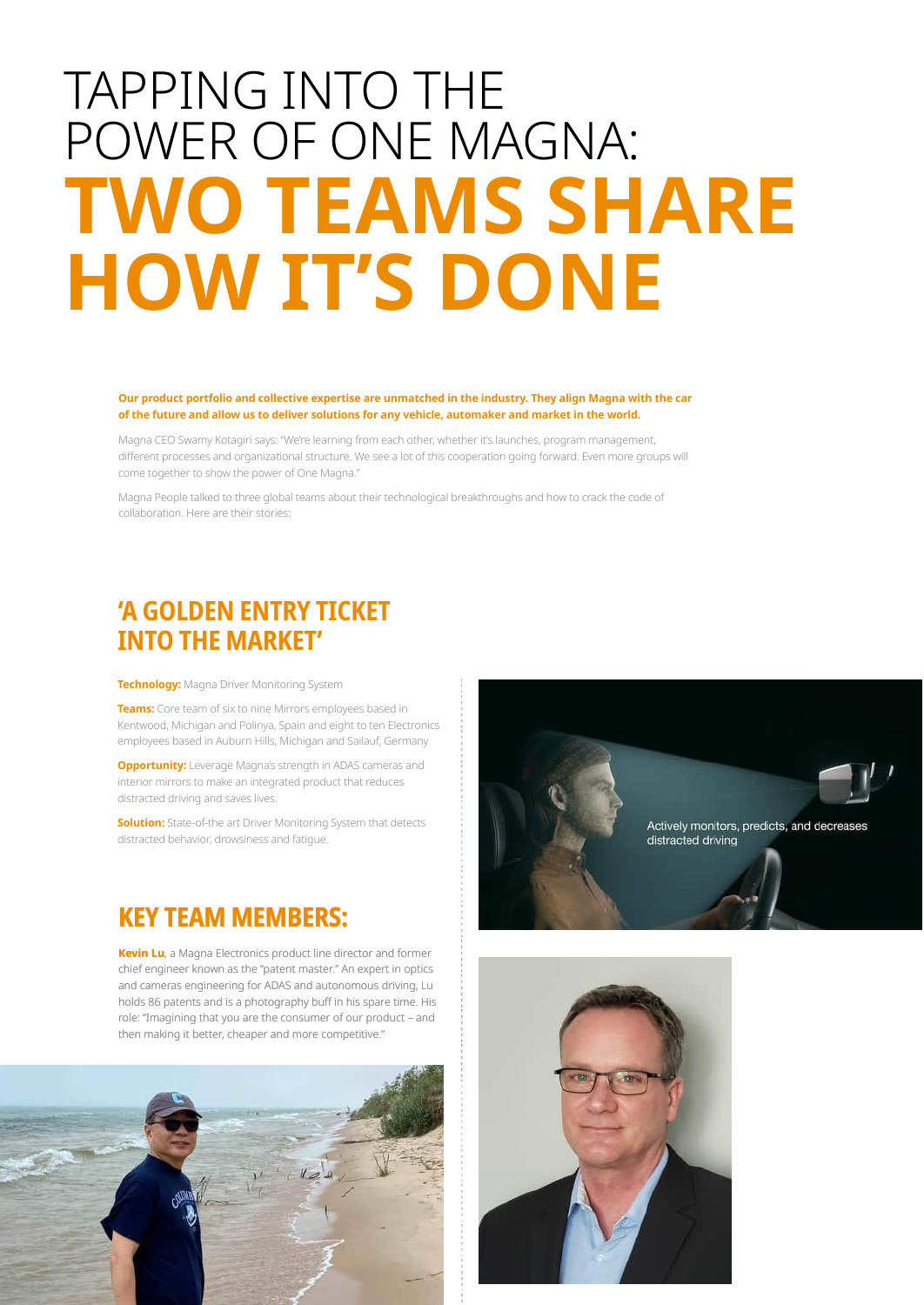Peter Spencley, a global product manager for Magna Mirrors and an expert in solving the challenges of automotive mirrors for more than 30 years. A motorcycle enthusiast who loves the freedom of the road, Spencley has owned everything from Yamaha bikes to a Harley-Davidson Fat Boy. His role: "Looking at problems, then working with the team to find solutions that customers want."

### Spencley

could have solved the challenges on its own.

 $\pm$ 

Magna has a unique position because we are top players globally in cameras and interior mirrors. We knew if we teamed up and made a product totally integrated into the mirror it would give us a golden entry ticket into the market. The main benefit is significant cost savings for the OEM customer. The added engineering complexity is solvable. Magna leadership realizes tapping into the power of One Magna is a huge advantage.

### Spencley

location of the rearview mirror is prime real estate for technology features. It's the perfect location for the Driver Monitoring System. There is an unobstructed view between the

 $\pm$ 

We've got the technology, but team building in a pandemic can be a challenge. You meet online and work out a plan and work hard to execute the plan. We have fun together. It can be a virtual happy hour at 5 o'clock where you tell silly jokes or ask everybody to recount an embarrassing moment.

### Spencley

each other, nor should we. But both groups could always see the opportunity.

#### Lu

You must have a clearly defined common goal and align the interests from different groups and divisions. Then things are easier. Respect each other. It's not like your own group that you've known for a long time. You have to listen to each other, contribute and work hard. Good ideas will result and a quality competitive product will be the outcome.

### Spencley

Have patience. The decentralized nature of Magna requires patience in getting it going. Monitoring System, we leveraged Magna expertise to deliver a final product that is better

# **'READY FOR THE VEHICLE OF THE FUTURE'**

**Technology: Illuminated Thermoplastic Liftgate** 

Teams: Core team of 15 Exteriors employees based in Troy, Michigan; Banbury, England; Liberec, Czech Republic; Shanghai, China; Tokyo, Japan and Esslingen, Germany, and five Lighting employees based in Plymouth, Michigan, and Rivoli, Italy.

**Opportunity:** Leverage Magna's strength in Exteriors and Lighting to integrate hidden, functional lighting that meets regulatory requirements into a thermoplastic liftgate.

**Solution:** Use new materials that allow light to shine through





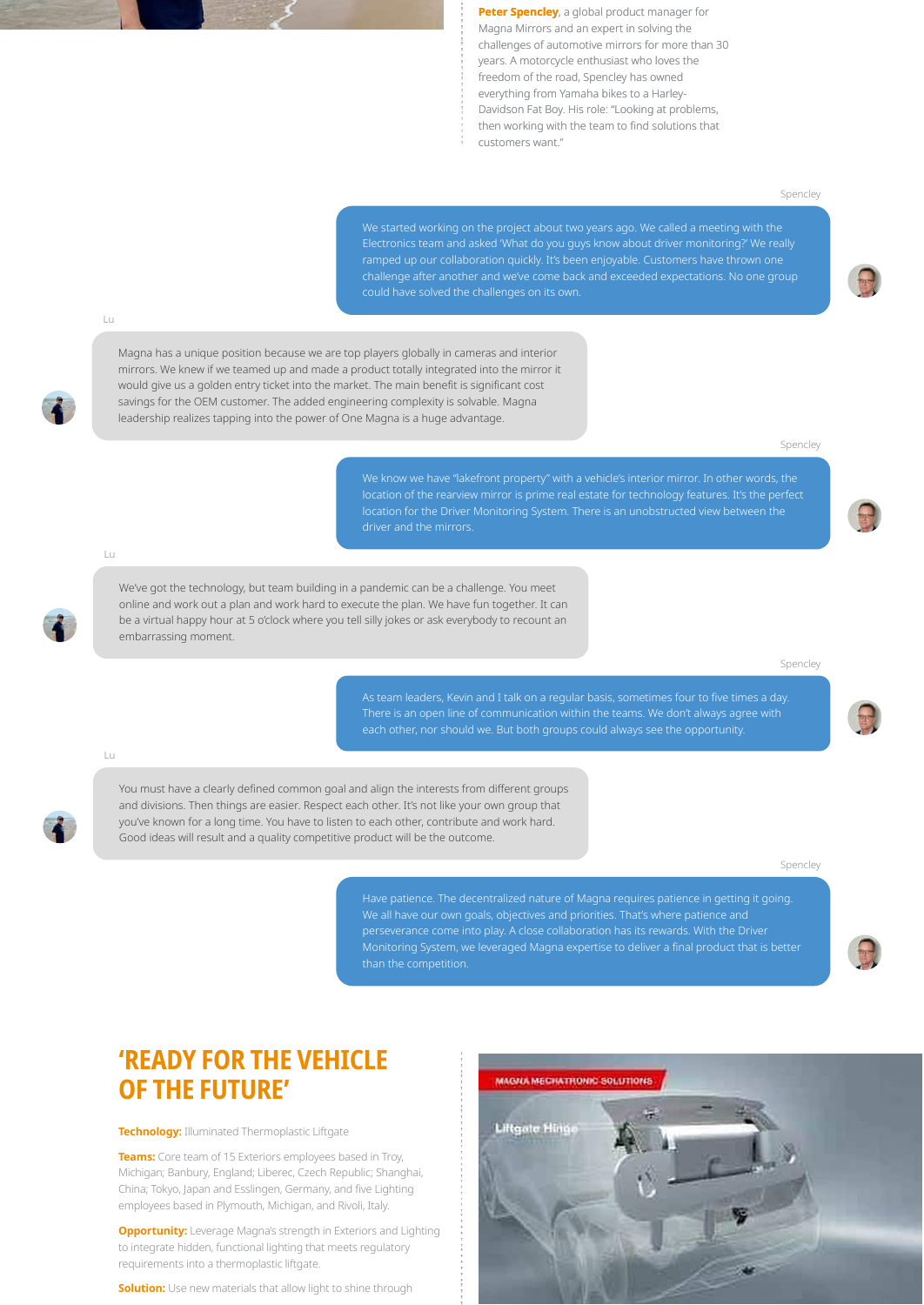plastic, enabling Magna to support the vehicle of the future.

# **KEY TEAM MEMBERS:**

Rob Selle, the Magna Exteriors global product line technical director for liftgates is an automotive enthusiast working to develop components that go far beyond conventional bumpers, hoods and liftgates. A longtime competitive cyclist, Selle also coaches young athletes, manages teams and participates in riding clubs in his spare time. "There's a lot of exposure to a highintensity environment when you are coaching young athletes. I like to be a support person and give someone the opportunity to excel. I try to apply that in my job as well."





**Dominic Smith**, Magna Lighting, director of global product management, is responsible for identifying automotive trends, customer targets and pricing strategies as part of project objectives. He describes himself as a "questioner" who quides the team to see big-picture opportunities. In his spare time, Smith is a goalkeeper with the Michigan United Soccer League. "As a goalkeeper, you have a view over the entire field, observing the team dynamic and the seeing plays develop. It gives you unique insight into how the game is being played. This approach has helped me in projects to be patient and observe how things happen. To think a little more, analyze a little more and figure out how to adjust."

 $S_{\rho}||_{\rho}$ 

The collaboration with Magna Lighting started with a different product more than three can help me solve a problem. I love being able to leverage the organization and cultivate

## Smith

There was a growing interest in the market to use lighting as a brand differentiator and a design characteristic. Lighting was starting to appear in non-traditional places, such as door handles and wheel wells - not purely for vehicle safety. We both said: 'We need a partner. We need to start talking to each other. I used to work in Exteriors. I knew the scope of their products and could see how lighting could add value. I played in both sandboxes, so collaborating made sense.

 $S = |a|$ 





The goal was to bring lighting solutions to the Exteriors team that could be integrated into the liftgate to add unique customer value and enable innovative styling - and to mutually grow our business.

 $S_{\rho}||_{\rho}$ 

OEMs are asking for this kind of solution. You can't shine light through metal, but you can for the vehicle of the future.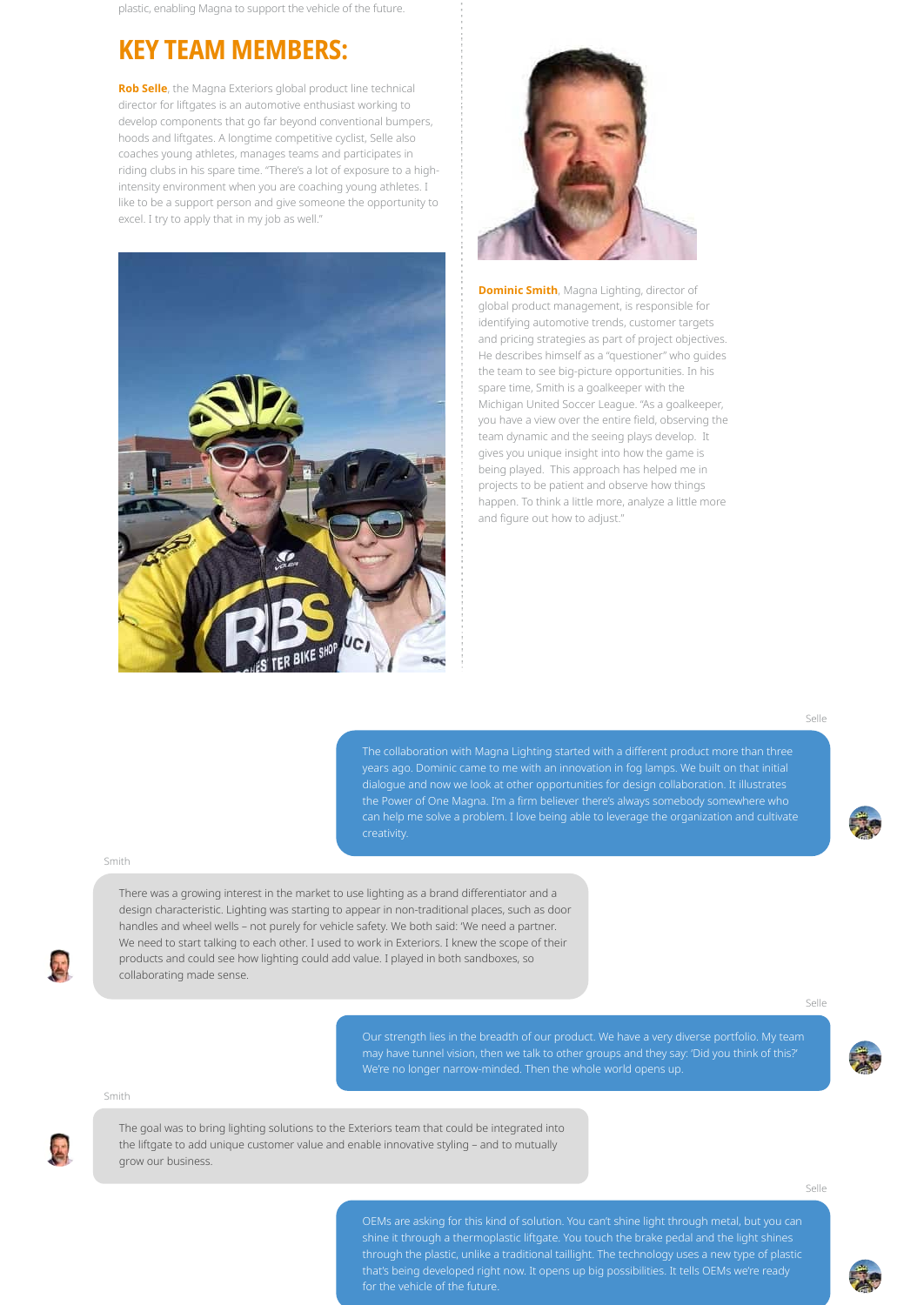The greatest challenge in our sessions is staying focused on a singular concept. One brainstorming session with Exteriors resulted in 50 ideas! Then the liftgate project became the focal point. We also integrated people into the team from Magna Electronics and software employees from other groups to provide technical insights that were beyond our scope.

Selle

The biggest challenge is communication. I like to do meeting notes on the screen during

# Smith

Don't assume the solution has to look like something you've done in the past. If your mental model is 'This is how we do lights or optics and my solution has to look like that,' think again. Break down the barriers. There is a solution on the other side of the barrier I might never have seen or used before.

 $S_{\rho}||_{\rho}$ 

You welcome all ideas, but they must align with our business plan and manufacturing capability. This approach helps us develop the technology roadmap for future vehicles.